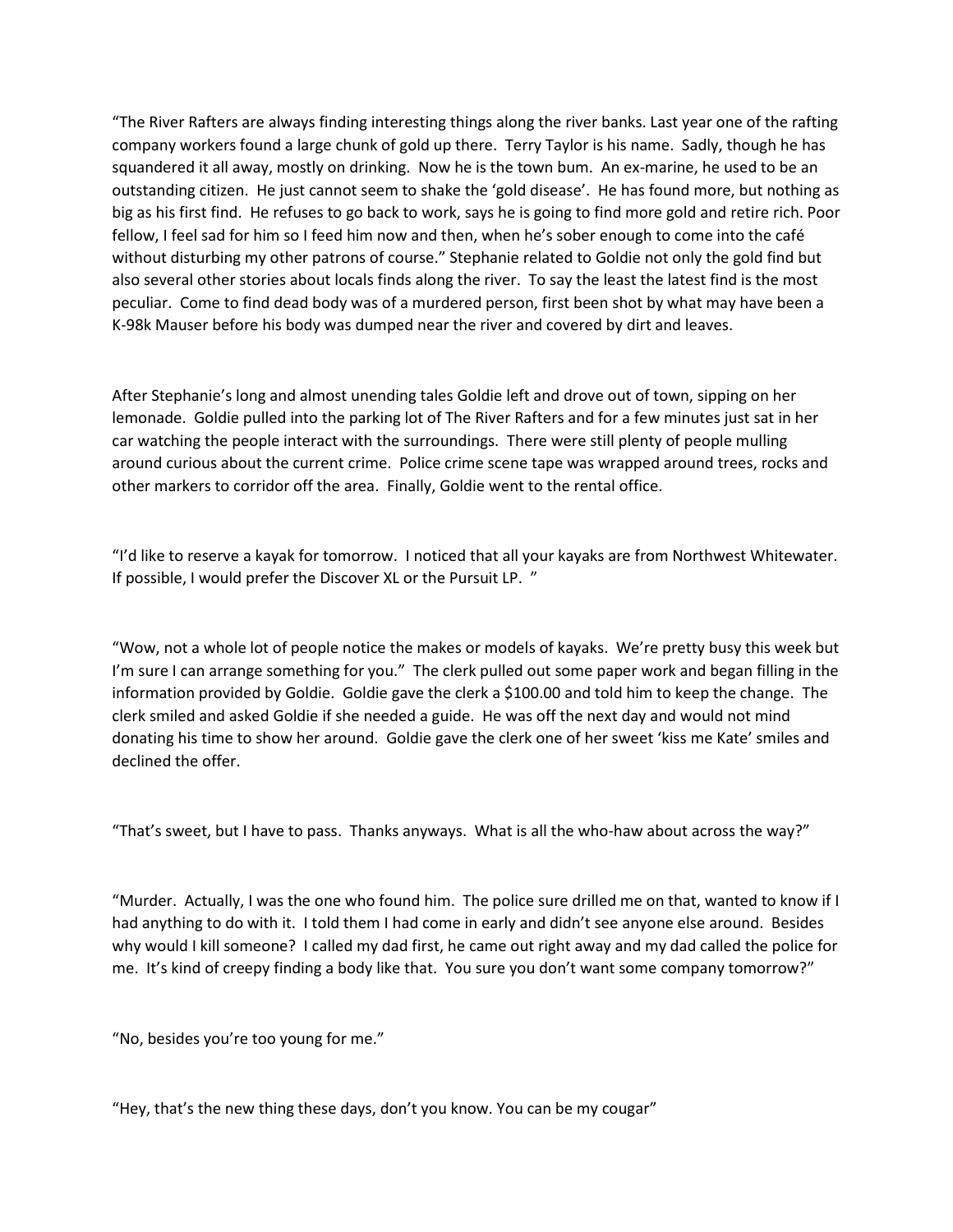"I'll leave that to the celebrities. Don't get me wrong, you're definitely an attractive guy, but I'm involved with someone, and well, it just wouldn't feel right."

"Okay, I'll make sure my partner has the Pursuit LP ready for you in the morning. What time should I tell him you'll be here?"

"Oh, 10 ish. Thanks"

"No, thank you and enjoy your visit here."

Goldie left the rental office and walked over to the tape surrounding the crime scene. A sheriff was on duty to ensure no trespassers violated the crime scene until the investigation was completed. The everpresent wind was blowing leaves and debris around in a dervish devil whirlwind. Goldie covered her eyes so no dust would get into them. As the whirlwind passed a paper fell at Goldie's feet. The sheriff noticed Goldie reach down and picked it up. The paper was a page torn from the 2003-2004 Plumas County Visitors Guide. One side of the page was full of ads for local businesses, one of which happened to be for The Gypsy. The other side was a continuation of an article on fishing in the Feather River Canyon. Included in the article was an insert for 'Best Bets'. One of the 'Best Bets" caught Goldie's attention which read "Nature Tour - count up to 100 waterfalls, view fall colors or spring wildflowers." The Nature Tour sounded like fun and hoped she would have time to include the tour in her week-long visit. What was of more interest to Goldie was a hand written note next to the 'Best Bets' insert. Someone had scribbled in three names. Mayor Dick Schultz, Governor Gray Davis, and Judge Matthew Meer. On the side with the ads someone had doodled arrows and curvy lines around the top right hand corner of the paper. Goldie also noticed a round ring on the paper which looked like a coffee stain. Goldie stood there staring at the paper for several minutes consuming everything the paper had to say, and not just the words. Obviously, the paper had not been torn from the visitors guide there at the site but elsewhere. With the coffee stain Goldie deducted the paper may have come from a diner or possibly even from a hotel room. Goldie only recognized two of the names on the paper. Of course, everyone knows the name Gray Davis, California's infamous former and present Governor Moonbeam. Gray Davis had been ousted and replaced by Governor Elect, actor turned politician, Arnold Schwarzenegger. However, Gray Davis was back; good or bad Goldie herself had voted for Schwarzenegger, not only for his charm but also for the hope of a better California. The first name on the list, Mayor Dick Schultz, Goldie had remembered seeing him at the fair. Goldie also remembered the argument the Mayor had with the farmer. "Odd" Goldie said aloud. The sheriff had been watching the crowd while he paced back and forth inside the crime scene tape. He paced more to keep limber verses just standing and becoming stiff. The sheriff stopped in front of Goldie and interrupted her train of thought, which annoyed Goldie extremely.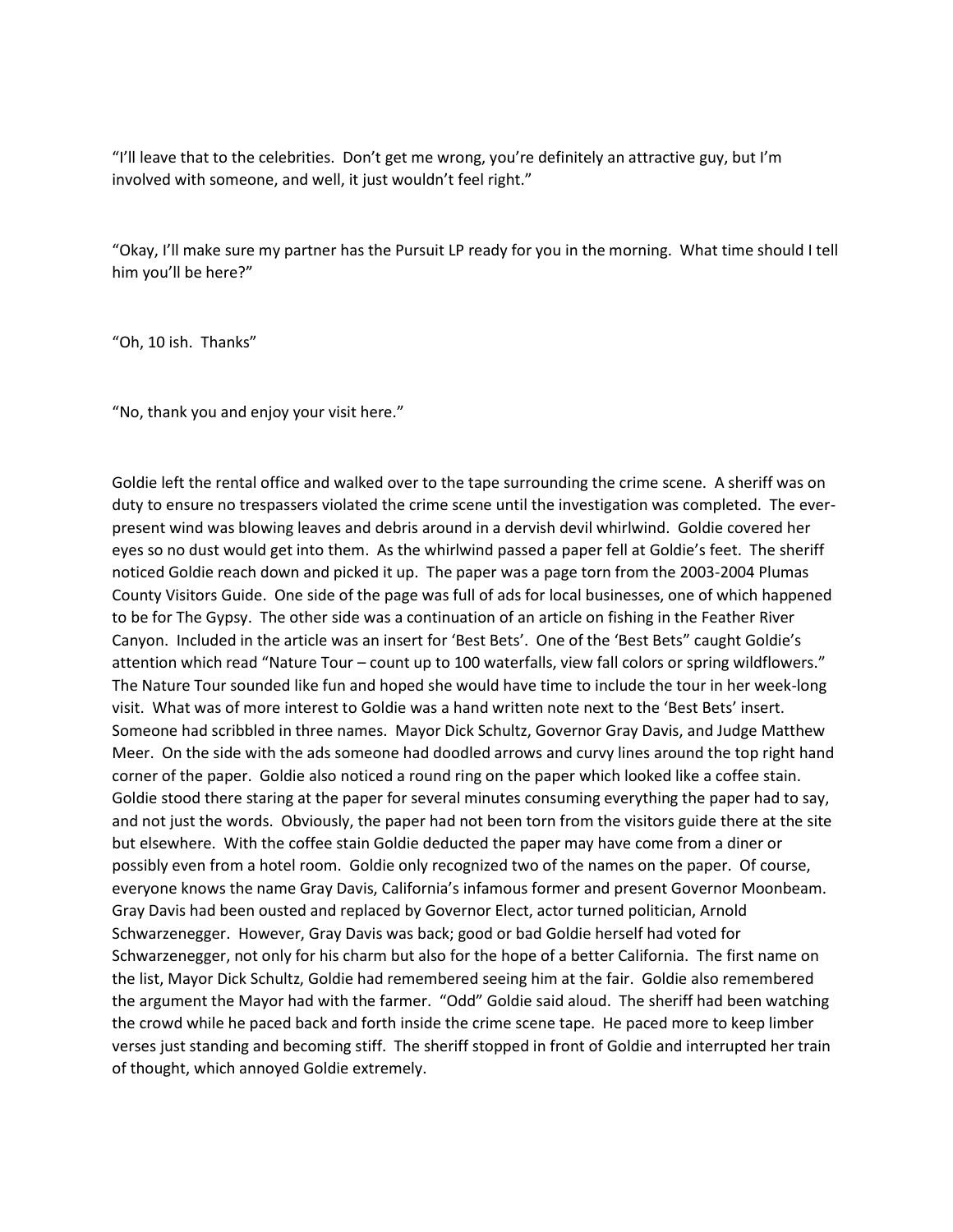"Ma'am, what is odd?"

Goldie did not answer right away so the sheriff asked again.

"Ma'am, is there something wrong?"

"No, I'm fine, thank you officer." Goldie, afraid the sheriff would notice the writing on the paper, immediately returned to her car and drove away. A few miles down the road Goldie pulled to the side of the road to finish thinking about what to do next. The third name in the list didn't ring a bell. "Hum, what does this judge have to do with the other two?" Goldie often talked to herself claiming it helps her to think better. It had taken her boss, Beth Weiss, some time to get used to this, often thinking Goldie was asking her a question. Goldie remembered she had been told that judges had often stayed at the Bed & Breakfast she was registered at. Had this judge stayed there also? Goldie turned the car around and headed back for town. Just as she passed the rafting docks she noticed a few 'high-end' cars pulled over at the side of the road. Goldie looked in her rear view mirror to make sure there was no one directly behind her, then she slowed her car down to observe as much as she could. Goldie jotted down the car makes & models with their license plate numbers. It may be nothing, but through years of having to pay attention to detail; Goldie had learned to trust her instincts. Right now, her instincts were screaming at her that these five men had something to do with the recent murder. Just before she got out of sight, she noticed a sheriff's car pull up and park next to the others. At first, Goldie was relieved to think that the men were busted, but right behind that thought was the realization that there was a possibility that the sheriff was one of the group. Goldie kept driving, on the outskirts of town was the feed store – Meer's Feed Store. "Wait, that name". It dawned on Goldie that the feed store may belong to the judge's family. At the last minute Goldie pulled into the parking lot. It was only 3:20 in the afternoon and the hours on the door showed the store should still be opened but the doors were locked. "I guess being a small town business doesn't mean you have to keep regular hours" Goldie said to herself. A few blocks away a man on a motorcycle watched Goldie as she walked to the side of the building. A few cars were parked towards the back where someone was just getting ready to leave. The car pulled up by her and the man inside asked if he could help her. Goldie asked if the store was open. The man replied that there was a family emergency but they should open up again tomorrow morning. Goldie thanked the man then continued on her way back to town. Goldie next stopped by The Gypsy Café to have a late lunch as requested by Stephanie. "Now that really is odd". A note on the front door said the café had to close early do to the owner being ill. "What in the hell is going on around here?" Goldie was startled out of her own little world by the sound of approaching footsteps. The footsteps were familiar somehow. Goldie looked up and saw the Arabic man. Aziz smiled and nodded in Goldie's direction as he began to open the door to the café.

͞They are closed͟ Goldie said.